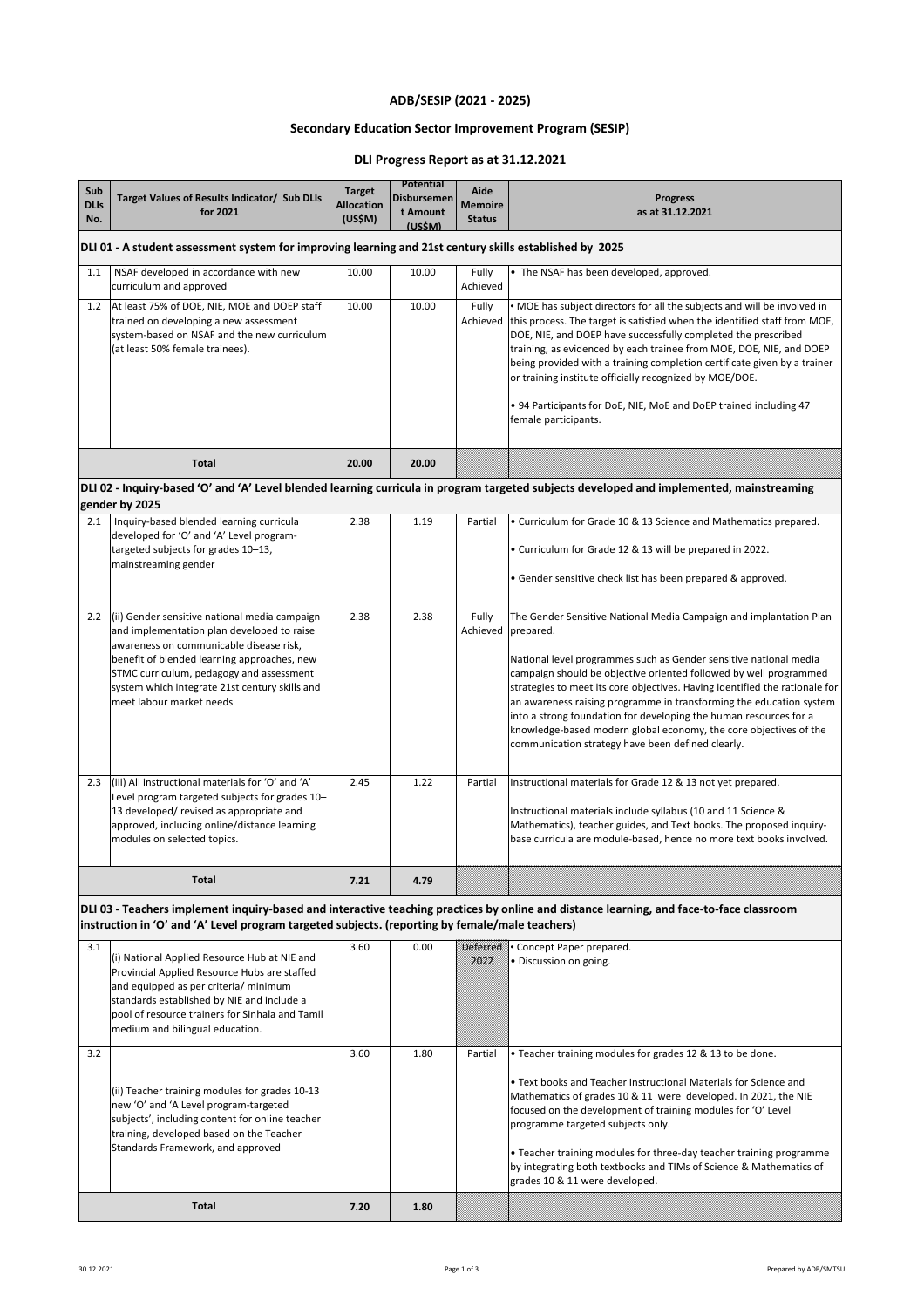|             |                                                                                                                   |                   | <b>Potential</b>   |                |                                                                             |  |
|-------------|-------------------------------------------------------------------------------------------------------------------|-------------------|--------------------|----------------|-----------------------------------------------------------------------------|--|
| Sub         | Target Values of Results Indicator/ Sub DLIs                                                                      | <b>Target</b>     | <b>Disbursemen</b> | <b>Aide</b>    | <b>Progress</b>                                                             |  |
| <b>DLIs</b> | for 2021                                                                                                          | <b>Allocation</b> | t Amount           | <b>Memoire</b> | as at 31.12.2021                                                            |  |
| No.         |                                                                                                                   | (US\$M)           | (USSM)             | <b>Status</b>  |                                                                             |  |
|             | DLI 04 - Teacher deployment in 'O' and 'A' Level program targeted subjects improved in program schools - US\$M 60 |                   |                    |                |                                                                             |  |
| 4.1         | (i) School-based teacher mapping completed                                                                        | 6.00              | 6.00               | <b>Fully</b>   | • School based teacher mapping exercise is completed with special           |  |
|             | to set baseline for program schools                                                                               |                   |                    |                | Achieved attention to the programme targeted schools.                       |  |
|             |                                                                                                                   |                   |                    |                |                                                                             |  |
|             |                                                                                                                   |                   |                    |                |                                                                             |  |
|             |                                                                                                                   |                   |                    |                |                                                                             |  |
|             |                                                                                                                   |                   |                    |                |                                                                             |  |
|             |                                                                                                                   |                   |                    |                |                                                                             |  |
|             |                                                                                                                   |                   |                    |                |                                                                             |  |
| 4.2         | (ii) Percentage of teachers for program-                                                                          | 6.00              | 0.00               | Deterred       | Deployment will be considered in 2022 due to prevailing covid 19            |  |
|             | targeted subjects and subject streams                                                                             |                   |                    | DSDD           | situation.                                                                  |  |
|             | deployed in accordance with MOE Circular on                                                                       |                   |                    |                |                                                                             |  |
|             | Determination of Teacher Cadres increased                                                                         |                   |                    |                |                                                                             |  |
|             | from baseline in at least 50% of program                                                                          |                   |                    |                |                                                                             |  |
|             | schools for 'O' Level and 20% of program                                                                          |                   |                    |                |                                                                             |  |
|             | schools for 'A' Level.                                                                                            |                   |                    |                |                                                                             |  |
|             |                                                                                                                   |                   |                    |                |                                                                             |  |
|             |                                                                                                                   |                   |                    |                |                                                                             |  |
|             |                                                                                                                   |                   |                    |                |                                                                             |  |
|             | <b>Total</b>                                                                                                      | 12.00             | 6.00               |                |                                                                             |  |
|             | DLI 05 - Educational leadership to support secondary education reform strengthened                                |                   |                    |                |                                                                             |  |
| 5.1         | Instructional leadership modules aligned to the                                                                   | 1.59              | 1.59               | Fully          | All the modules on instructional leadership component prepared.             |  |
|             | new curriculum developed and approved.                                                                            |                   |                    | Achieved       |                                                                             |  |
|             |                                                                                                                   |                   |                    |                |                                                                             |  |
|             |                                                                                                                   |                   |                    |                |                                                                             |  |
| 5.2         | TOT on Instructional leadership completed for                                                                     | 1.59              | 1.59               | Fully          | 166 officers participated in TOT. Their distribution is as follows: •Total  |  |
|             | 75% of FELDM trainers.                                                                                            |                   |                    |                | Achieved   No. of FELDM staff trained-10 out of 12                          |  |
|             |                                                                                                                   |                   |                    |                | •Total No. of External Resource persons trained-28 out of 36                |  |
|             |                                                                                                                   |                   |                    |                | .Total No. of Provincial level resource persons trained-128 out of 144      |  |
|             |                                                                                                                   |                   |                    |                | As such, out of a total of 166 certificated and non-certificated trainers,  |  |
|             |                                                                                                                   |                   |                    |                | 144 were trained achieving 86% which is more than the target (75%)          |  |
|             |                                                                                                                   |                   |                    |                | expected.                                                                   |  |
|             |                                                                                                                   |                   |                    |                |                                                                             |  |
|             |                                                                                                                   |                   |                    |                | In addition, zonal and provincial directors, ISAA, principals and teacher   |  |
|             |                                                                                                                   |                   |                    |                | educators were also trained which amounted the total to 623. (65.7%         |  |
|             |                                                                                                                   |                   |                    |                | Female & 34.3% Male)                                                        |  |
|             |                                                                                                                   |                   |                    |                |                                                                             |  |
| 5.3         | At least 25% of Principals, Assistant Principals                                                                  | 1.59              | 0.00               |                | Deterred • Will be completed in 1st quarter in 2022.                        |  |
|             | and Deputy Principals in program schools                                                                          |                   |                    | 2822           |                                                                             |  |
|             | trained in instructional leadership (with at                                                                      |                   |                    |                |                                                                             |  |
|             | least 40% women trainees)                                                                                         |                   |                    |                |                                                                             |  |
|             |                                                                                                                   |                   |                    |                |                                                                             |  |
| 5.4         | At least 25% of Provincial, Divisional and Zonal                                                                  | 1.59              | 0.00               | Deferred do    |                                                                             |  |
|             | <b>Education Officers, and science and</b>                                                                        |                   |                    | DS DD          |                                                                             |  |
|             | Imathematics ISAs and directors trained in                                                                        |                   |                    |                |                                                                             |  |
|             | instructional leadership (with at least 60%                                                                       |                   |                    |                |                                                                             |  |
|             | women trainees)                                                                                                   |                   |                    |                |                                                                             |  |
| 5.5         | At least 80% of innovation laboratories                                                                           | 1.49              | 0.00               | Dekerred       | • Circular guideline approved.                                              |  |
|             | equipped in accordance with the Minimum                                                                           |                   |                    | DSDD           |                                                                             |  |
|             | Standards.                                                                                                        |                   |                    |                |                                                                             |  |
|             |                                                                                                                   |                   |                    |                |                                                                             |  |
| 5.6         | Each province has prepared and approved a                                                                         | 1.49              | 1.49               | Fully          | • All provinces have prepared a time-bound implementation plan for          |  |
|             | time-bound implementation plan for blended                                                                        |                   |                    |                | Achieved   blended learning to support secondary education. Attested by the |  |
|             | learning to support secondary education.                                                                          |                   |                    |                | respective PDEs.                                                            |  |
|             |                                                                                                                   |                   |                    |                |                                                                             |  |
| 5.7         | Budget line created for the provision of school                                                                   | 8.00              | 8.00               | Fully          | • MOE establishes a separate budget line for school grants under the        |  |
|             | grants for implementing the SDPs                                                                                  |                   |                    | Achieved       | secondary education expenditure for the purpose of implementing the         |  |
|             |                                                                                                                   |                   |                    |                | SDPs.                                                                       |  |
|             |                                                                                                                   |                   |                    |                |                                                                             |  |
|             | <b>Total</b>                                                                                                      | 17.34             | 12.67              |                |                                                                             |  |